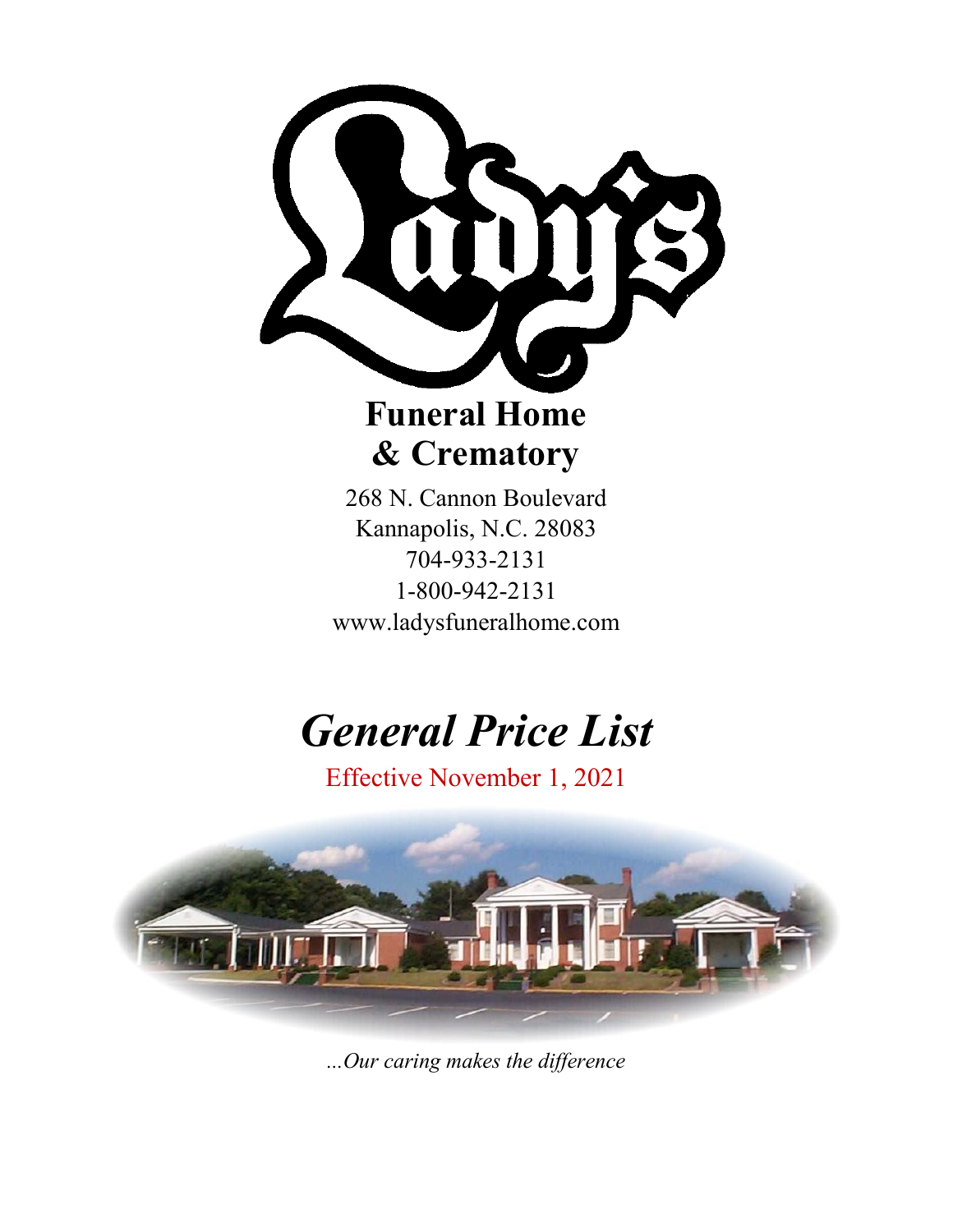These prices are effective as of November 1, 2021, but are subject to change without notice. The goods and services shown below are those we can provide to our customers. YOU MAY CHOOSE ONLY THE ITEMS YOU DESIRE. However any funeral arrangements you select will include a charge for our basic services and overhead. If legal or other requirements mean you must buy any items you did not specifically ask for, we will explain the reason in writing on the statement we provide describing the funeral goods and services you selected.

#### **PROFESSIONAL SERVICES**

BASIC SERVICES OF FUNERAL DIRECTOR AND STAFF......................................................................... \$3,575.00 Our charge is for the time spent by the funeral director and staff in making arrangements for the funeral, consultation with the family and clergy, normal sheltering of remains, preparation and filing of necessary notices, obtaining the authorizations and consents and coordinating with others involved with the funeral, such as the cemetery. This fee for our basic services and overhead will be added to the total cost of the funeral arrangements you select. (This fee is already included in our charges for direct cremations, immediate burials, and forwarding or receiving remains.)

#### **PREPARATION OF THE BODY**

EMBALMING....................................................................................................................................................... \$ 840.00 Embalming is not required by law. Embalming may be necessary, however, if you select funeral arrangements, such as a funeral with viewing. If you do not want embalming, you usually have the Right to choose an arrangement that does not require you to pay for it, such as direct cremation or immediate burial.

| This charge is for cosmetizing, dressing and casketing the body.                       |  |
|----------------------------------------------------------------------------------------|--|
|                                                                                        |  |
|                                                                                        |  |
| <b>TRANSPORTATION</b>                                                                  |  |
|                                                                                        |  |
| within radius of 30 miles. (The charge for additional miles is $$ 2.50$ per mile.)     |  |
|                                                                                        |  |
| within radius of 30 miles. (The charge for additional miles is \$ 2.50 per mile.)      |  |
|                                                                                        |  |
| each within radius of 30 miles. (The charge for additional miles is \$ 2.50 per mile.) |  |
|                                                                                        |  |
| each within radius of 30 miles. (The charge for additional miles is \$ 2.50 per mile.) |  |

## **ADDITIONAL SERVICES, EQUIPMENT AND FACILITIES**

VISITATION AT THE FUNERAL HOME Our services will include visitation setup, use of visitation room, placement of encased remains, display of floral arrangements, parking lot assistance, and supervision and attendance during the visitation. 1. One Day Visitation ............................................................................................................................................ \$ 415.00 2. Visitation immediately prior to funeral.............................................................................................................. \$ 315.00 3. Private Family Viewing ...................................................................................................................................... \$ 95.00 4. Visitation Extended Past 9:30 PM until 8:00 AM ............................................................................\$ 95.00 per ½ hour

## VISITATION AT OTHER FACILITY

Our services will include local transportation of encased remains, visitation set up, placement of encased remains, and supervision during visitation.<br>1. One Day Visitation.

| Our services include coordinating the funeral arrangements, supervision of funeral, staff to attend the funeral ceremony, |  |
|---------------------------------------------------------------------------------------------------------------------------|--|
| supervision of committal or other disposition service, and setup and use of facilities for funeral ceremony.              |  |

FUNERAL SERVICE AT OTHER FACILITY.....................................................................................\$ 415.00 Our services include coordinating the funeral arrangement, supervision of committal or other disposition service, equipment and additional staff necessary to conduct funeral at other facility.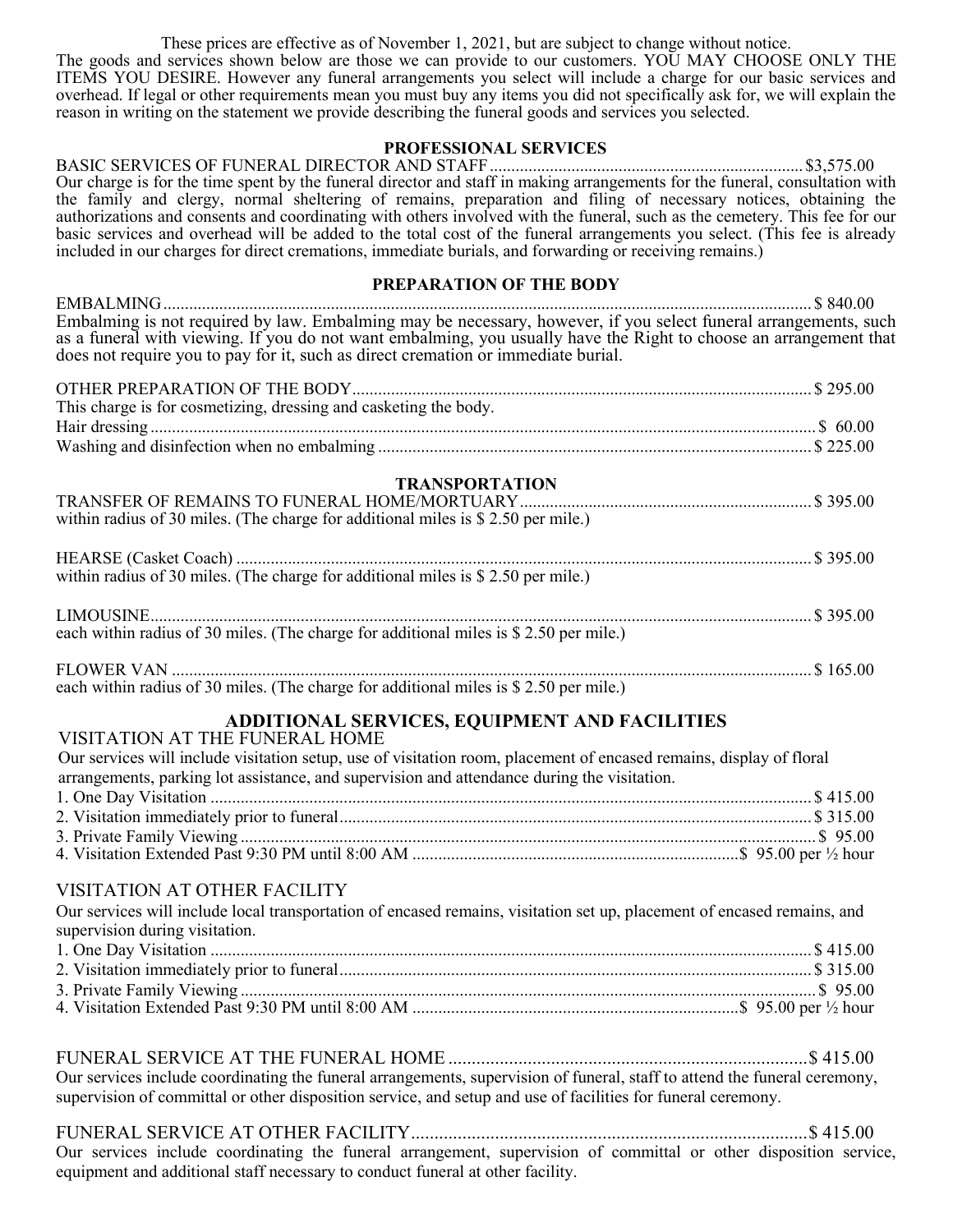## **ADDITIONAL SERVICES, EQUIPMENT AND FACILITIES**

| memorial service, setup and use of facilities for memorial service.                                                                                                                      |  |
|------------------------------------------------------------------------------------------------------------------------------------------------------------------------------------------|--|
| Our services include coordinating the memorial service, supervision of the memorial service, and additional staff<br>necessary to conduct memorial service at other facility.            |  |
| Our services include coordinating the funeral arrangement at the graveside, supervision of the graveside service, and<br>equipment and staff necessary to conduct the graveside service. |  |
| <b>MERCHANDISE</b>                                                                                                                                                                       |  |
| (A complete price list will be provided at the funeral home.)                                                                                                                            |  |
| (A complete price list will be provided at the funeral home.)                                                                                                                            |  |
| (A complete price list will be provided at the funeral home.)                                                                                                                            |  |
| (A complete price list will be provided at the funeral home.)                                                                                                                            |  |
|                                                                                                                                                                                          |  |
|                                                                                                                                                                                          |  |
|                                                                                                                                                                                          |  |
|                                                                                                                                                                                          |  |
|                                                                                                                                                                                          |  |
|                                                                                                                                                                                          |  |
|                                                                                                                                                                                          |  |
|                                                                                                                                                                                          |  |
|                                                                                                                                                                                          |  |
|                                                                                                                                                                                          |  |

## EXCLUSION OF WARRANTY

The only warranties, express or implied, granted in connection with the merchandise sold with this funeral service, are the express written warranties, if any, extended by the manufacturers thereof. No other warranties, including the implied warranties of merchantability or fitness for a particular purpose, are extended by the funeral home.